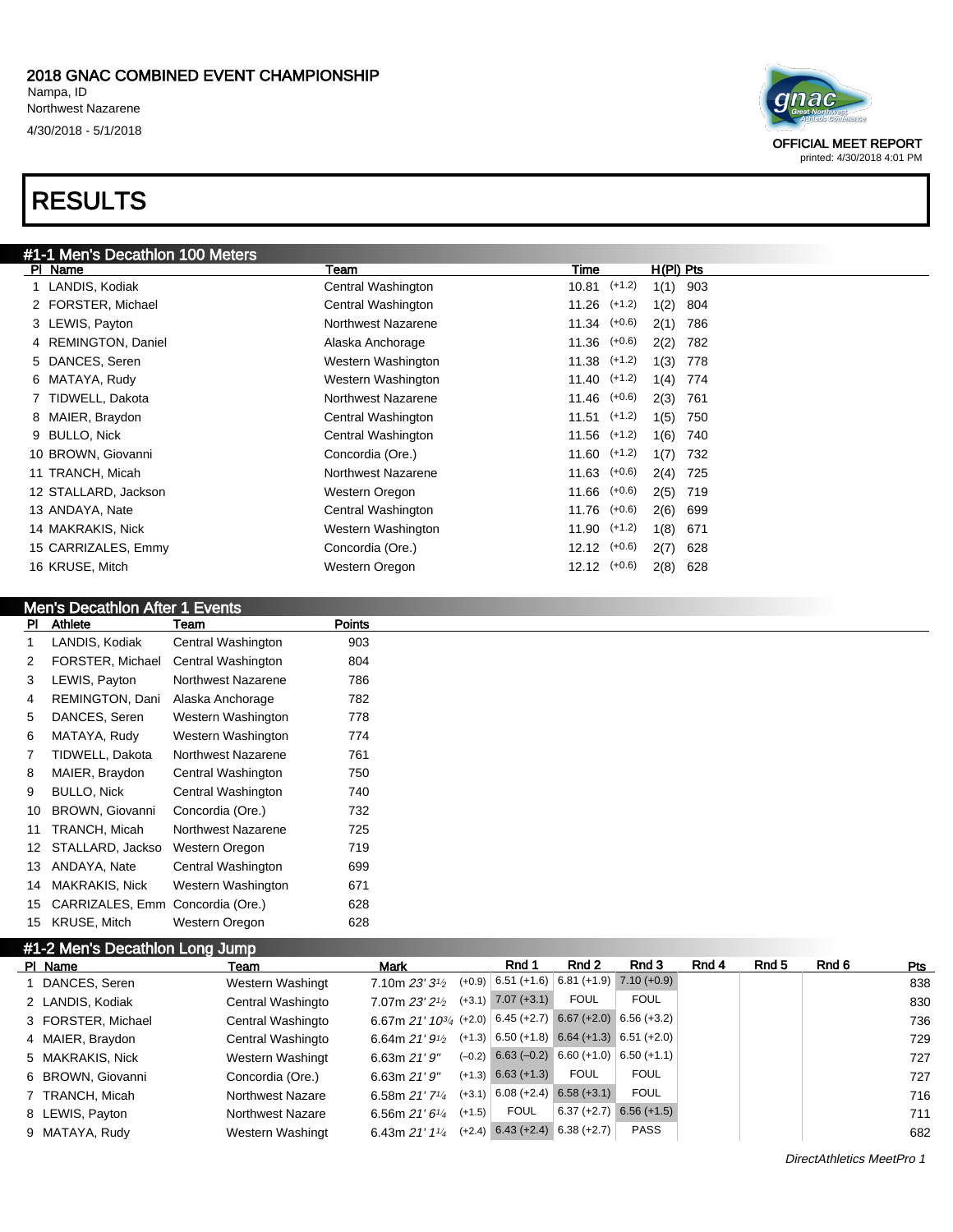4/30/2018 - 5/1/2018

### RE

| <b>I RESULTS</b>                        |                   |                             |          |                                                    |                           |               |       |       |       |     |  |
|-----------------------------------------|-------------------|-----------------------------|----------|----------------------------------------------------|---------------------------|---------------|-------|-------|-------|-----|--|
| #1-2 Men's Decathlon Long Jump (cont'd) |                   |                             |          |                                                    |                           |               |       |       |       |     |  |
| PI Name                                 | Team              | Mark                        |          | Rnd 1                                              | Rnd 2                     | Rnd 3         | Rnd 4 | Rnd 5 | Rnd 6 | Pts |  |
| 10 TIDWELL, Dakota                      | Northwest Nazare  | 6.30m $20'8''$              |          | $(+1.5)$ 6.19 (+2.3) 6.10 (-0.4) 6.30 (+1.5)       |                           |               |       |       |       | 652 |  |
| 11 KRUSE, Mitch                         | Western Oregon    | 6.29m $20'$ 7 $\frac{3}{4}$ |          | $(+2.0)$ 6.03 (+0.4) 6.29 (+2.0) 6.02 (+1.3)       |                           |               |       |       |       | 650 |  |
| 12 ANDAYA, Nate                         | Central Washingto | 6.11m $20'0\%$              |          | $(+0.3)$ 6.06 $(+1.1)$ 6.11 $(+0.3)$ 6.11 $(-0.1)$ |                           |               |       |       |       | 610 |  |
| 13 STALLARD, Jackson                    | Western Oregon    | 6.08m 19' 111/2 (+2.2)      |          | $6.05 (+2.0)$                                      | <b>FOUL</b>               | $6.08 (+2.2)$ |       |       |       | 604 |  |
| 14 BULLO, Nick                          | Central Washingto | 5.95m $19'6''$              | $(-0.2)$ |                                                    | $5.95 (-0.2) 5.82 (+1.1)$ | <b>FOUL</b>   |       |       |       | 576 |  |
| 15 REMINGTON, Daniel                    | Alaska Anchorage  | 5.84m 19'2"                 | $(-0.4)$ | <b>FOUL</b>                                        | $5.84(-0.4)$              | $5.78(-0.8)$  |       |       |       | 552 |  |
| 16 CARRIZALES, Emmy                     | Concordia (Ore.)  | 5.53m 18' 13/4              |          | $(+1.8)$ 5.53 $(+1.8)$                             | <b>FOUL</b>               | <b>FOUL</b>   |       |       |       | 487 |  |

### Men's Decathlon After 2 Events

| PI | Athlete                | Team               | Points |  |
|----|------------------------|--------------------|--------|--|
| 1  | LANDIS, Kodiak         | Central Washington | 1733   |  |
| 2  | DANCES, Seren          | Western Washington | 1616   |  |
| 3  | FORSTER, Michael       | Central Washington | 1540   |  |
| 4  | LEWIS, Payton          | Northwest Nazarene | 1497   |  |
| 5  | MAIER, Braydon         | Central Washington | 1479   |  |
| 6  | <b>BROWN, Giovanni</b> | Concordia (Ore.)   | 1459   |  |
| 7  | MATAYA, Rudy           | Western Washington | 1456   |  |
| 8  | TRANCH, Micah          | Northwest Nazarene | 1441   |  |
| 9  | TIDWELL, Dakota        | Northwest Nazarene | 1413   |  |
| 10 | <b>MAKRAKIS, Nick</b>  | Western Washington | 1398   |  |
| 11 | REMINGTON, Dani        | Alaska Anchorage   | 1334   |  |
| 12 | STALLARD, Jackso       | Western Oregon     | 1323   |  |
| 13 | <b>BULLO, Nick</b>     | Central Washington | 1316   |  |
| 14 | ANDAYA, Nate           | Central Washington | 1309   |  |
| 15 | KRUSE, Mitch           | Western Oregon     | 1278   |  |
| 16 | CARRIZALES, Emm        | Concordia (Ore.)   | 1115   |  |

### #1-3 Men's Decathlon Shot Put

| PI Name | <b>Sinon's Booking Profit of</b> | Team                    | Mark                                        | Rnd 1       | Rnd 2       | Rnd 3       | Rnd 4 | Rnd 5 | Rnd 6 | <b>Pts</b> |
|---------|----------------------------------|-------------------------|---------------------------------------------|-------------|-------------|-------------|-------|-------|-------|------------|
|         | 1 BROWN, Giovanni                | Concordia (Ore.)        | 12.51m $41'0^{1/2}$                         | 12.20       | 12.51       | <b>FOUL</b> |       |       |       | 637        |
|         | 2 LEWIS, Payton                  | <b>Northwest Nazare</b> | 12.15m $39'$ 10 <sup>1</sup> / <sub>2</sub> | <b>FOUL</b> | 12.10       | 12.15       |       |       |       | 616        |
|         | 3 LANDIS, Kodiak                 | Central Washingto       | 11.66m 38' 3 <sup>1/4</sup>                 | <b>FOUL</b> | 11.66       | 11.39       |       |       |       | 586        |
|         | 4 FORSTER, Michael               | Central Washingto       | 11.55m 37' 10 <sup>3</sup> / <sub>4</sub>   | 11.51       | 11.55       | 11.46       |       |       |       | 579        |
|         | 5 TIDWELL, Dakota                | <b>Northwest Nazare</b> | 11.35m 37' 3"                               | 10.09       | 11.35       | <b>FOUL</b> |       |       |       | 567        |
|         | 6 STALLARD, Jackson              | Western Oregon          | 11.16m $36'$ 7 <sup>1</sup> / <sub>2</sub>  | 10.97       | 11.16       | 10.31       |       |       |       | 556        |
|         | 7 MAKRAKIS, Nick                 | Western Washingt        | 11.07m 36' 4"                               | 11.07       | <b>FOUL</b> | <b>FOUL</b> |       |       |       | 550        |
|         | 8 BULLO, Nick                    | Central Washingto       | 10.73m $35'2\frac{1}{2}$                    | 9.77        | 10.73       | <b>FOUL</b> |       |       |       | 530        |
|         | 9 TRANCH, Micah                  | <b>Northwest Nazare</b> | 10.55m $34'7'$                              | 10.04       | 10.40       | 10.55       |       |       |       | 519        |
|         | 10 MAIER, Braydon                | Central Washingto       | 10.53m $34'6^{3}/4$                         | 9.92        | 9.85        | 10.53       |       |       |       | 518        |
|         | 11 REMINGTON, Daniel             | Alaska Anchorage        | 10.49m 34' 5"                               | 9.86        | 10.49       | <b>FOUL</b> |       |       |       | 515        |
|         | 12 DANCES, Seren                 | Western Washingt        | 10.39m 34' 11/4                             | 10.39       | 10.24       | 9.79        |       |       |       | 509        |
|         | 13 KRUSE, Mitch                  | Western Oregon          | 10.06m $33'0\frac{1}{4}$                    | 10.06       | 8.83        | 8.90        |       |       |       | 489        |
|         | 14 MATAYA, Rudy                  | Western Washingt        | 9.60m31'6''                                 | 9.60        | 9.38        | <b>FOUL</b> |       |       |       | 462        |
|         | 15 ANDAYA, Nate                  | Central Washingto       | 9.35m $30'8'4$                              | 9.35        | 8.76        | <b>FOUL</b> |       |       |       | 447        |
|         | 16 CARRIZALES, Emmy              | Concordia (Ore.)        | 9.31m $30'6\frac{1}{2}$                     | 9.31        | 9.19        | <b>FOUL</b> |       |       |       | 444        |



OFFICIAL MEET REPORT

printed: 4/30/2018 4:01 PM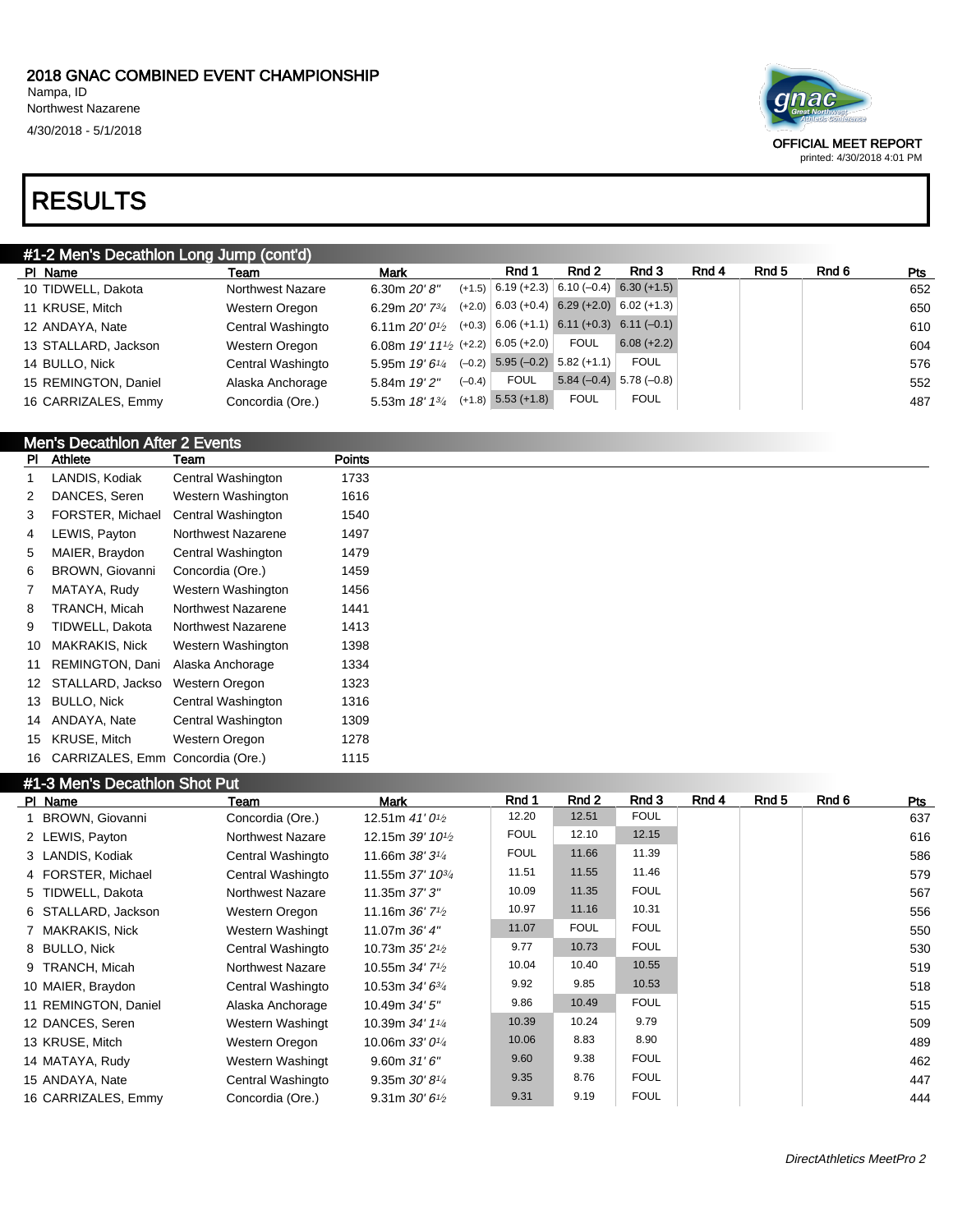#### 2018 GNAC COMBINED EVENT CHAMPIONSHIP Nampa, ID

Northwest Nazarene

4/30/2018 - 5/1/2018

### RESULTS

### Men's Decathlon After 3 Events

| PI | Athlete                | Team               | Points |
|----|------------------------|--------------------|--------|
| 1  | LANDIS, Kodiak         | Central Washington | 2319   |
| 2  | DANCES, Seren          | Western Washington | 2125   |
| 3  | FORSTER, Michael       | Central Washington | 2119   |
| 4  | LEWIS, Payton          | Northwest Nazarene | 2113   |
| 5  | <b>BROWN, Giovanni</b> | Concordia (Ore.)   | 2096   |
| 6  | MAIER, Braydon         | Central Washington | 1997   |
| 7  | TIDWELL, Dakota        | Northwest Nazarene | 1980   |
| 8  | TRANCH, Micah          | Northwest Nazarene | 1960   |
| 9  | MAKRAKIS, Nick         | Western Washington | 1948   |
| 10 | MATAYA, Rudy           | Western Washington | 1918   |
| 11 | STALLARD, Jackso       | Western Oregon     | 1879   |
| 12 | REMINGTON, Dani        | Alaska Anchorage   | 1849   |
| 13 | <b>BULLO, Nick</b>     | Central Washington | 1846   |
| 14 | KRUSE, Mitch           | Western Oregon     | 1767   |
| 15 | ANDAYA, Nate           | Central Washington | 1756   |
| 16 | CARRIZALES, Emm        | Concordia (Ore.)   | 1559   |

#### #1-4 Men's Decathlon High Jump

| PI Name              | Team                    | <b>Mark</b>                               | 1.74       | 1.77       | 1.80       | 1.83       | 1.86       | 1.89       | 1.92       | 1.95       | 1.98       | 2.01       | Pts |
|----------------------|-------------------------|-------------------------------------------|------------|------------|------------|------------|------------|------------|------------|------------|------------|------------|-----|
| 1 TRANCH, Micah      | <b>Northwest Nazare</b> | 1.95m $6'$ 4 $\frac{3}{4}$                | PPP        | PPP        | $\circ$    | PPP        | $\circ$    | $\circ$    | $\circ$    | $\Omega$   | <b>XXX</b> |            | 758 |
| 2 MAKRAKIS, Nick     | Western Washingt        | 1.89m $6'2''$                             | <b>PPP</b> | PPP        | O          | <b>PPP</b> | O          | <b>XXO</b> | <b>XXX</b> |            |            |            | 705 |
| 3 DANCES, Seren      | Western Washingt        | 1.86m $6'$ 1 $\frac{1}{4}$                | <b>PPP</b> | PPP        | $\circ$    | O          | O          | <b>XXX</b> |            |            |            |            | 679 |
| 4 CARRIZALES, Emmy   | Concordia (Ore.)        | 1.86m $6'$ 1 $\frac{1}{4}$                | $\circ$    | O          | $\circ$    | XO         | <b>XXO</b> | <b>PPP</b> | <b>PPP</b> | PPP        | <b>PPP</b> | <b>XXX</b> | 679 |
| 5 FORSTER, Michael   | Central Washingto       | 1.83m $6'0''$                             | O          | O          | XXO        | XO         | <b>XPP</b> | PPP        | PPP        | PPP        | PPP        |            | 653 |
| 6 MAIER, Braydon     | Central Washingto       | 1.80m 5' 10 <sup>3/4</sup>                | <b>PPP</b> | PPP        | <b>XXO</b> | <b>XXX</b> |            |            |            |            |            |            | 627 |
| 6 LANDIS, Kodiak     | Central Washingto       | 1.80m 5' 10 <sup>3/4</sup>                | $\circ$    | PPP        | <b>XXO</b> | PPP        | <b>XPP</b> | PPP        | PPP        | <b>PPP</b> | <b>PPP</b> |            | 627 |
| 8 BROWN, Giovanni    | Concordia (Ore.)        | 1.77m 5' 93/4                             | XO         | $\circ$    | <b>XXX</b> |            |            |            |            |            |            |            | 602 |
| 9 TIDWELL, Dakota    | Northwest Nazare        | 1.74m $5'81/2$                            | $\circ$    | <b>XXX</b> |            |            |            |            |            |            |            |            | 577 |
| 10 BULLO, Nick       | Central Washingto       | 1.74m $5'8^{1/2}$                         | $\circ$    | <b>XXX</b> |            |            |            |            |            |            |            |            | 577 |
| 11 REMINGTON, Daniel | Alaska Anchorage        | 1.74m $5'8^{1/2}$                         | <b>XXO</b> | <b>XXX</b> |            |            |            |            |            |            |            |            | 577 |
| 12 MATAYA, Rudy      | Western Washingt        | 1.71m $5'$ 7 <sup>1/4</sup>               | <b>XXP</b> | PPP        | PPP        | PPP        | <b>PPP</b> | PPP        | PPP        | <b>PPP</b> | <b>PPP</b> | X          | 552 |
| 13 LEWIS, Payton     | <b>Northwest Nazare</b> | 1.71m $5'$ 7 <sup>1/4</sup>               | <b>PPP</b> | <b>XXX</b> |            |            |            |            |            |            |            |            | 552 |
| PI Name              | Team                    | <b>Mark</b>                               | 1.53       | 1.56       | 1.59       | 1.62       | 1.65       | 1.68       | 1.71       |            |            |            | Pts |
| 4 CARRIZALES, Emmy   | Concordia (Ore.)        | (cont'd)                                  | <b>PPP</b> | PPP        | PPP        | PPP        | $\circ$    | $\circ$    | O          |            |            |            | 679 |
| 5 FORSTER, Michael   | Central Washingto       | (cont'd)                                  | <b>PPP</b> | PPP        | PPP        | PPP        | PPP        | PPP        | XXO        |            |            |            | 653 |
| 6 MAIER, Braydon     | Central Washingto       | (cont'd)                                  | PPP        | PPP        | PPP        | PPP        | <b>PPP</b> | PPP        | O          |            |            |            | 627 |
| 8 BROWN, Giovanni    | Concordia (Ore.)        | (cont'd)                                  | PPP        | PPP        | PPP        | PPP        | $\circ$    | PPP        | O          |            |            |            | 602 |
| 9 TIDWELL, Dakota    | <b>Northwest Nazare</b> | (cont'd)                                  | <b>PPP</b> | PPP        | <b>PPP</b> | <b>PPP</b> | <b>PPP</b> | PPP        | XO         |            |            |            | 577 |
| 10 BULLO, Nick       | Central Washingto       | (cont'd)                                  | <b>PPP</b> | PPP        | PPP        | PPP        | PPP        | $\circ$    | <b>XXO</b> |            |            |            | 577 |
| 11 REMINGTON, Daniel | Alaska Anchorage        | (cont'd)                                  | <b>PPP</b> | PPP        | PPP        | PPP        | <b>PPP</b> | <b>XXO</b> | O          |            |            |            | 577 |
| 12 MATAYA, Rudy      | Western Washingt        | 1.71m $5'$ $7'$ <sup><math>4</math></sup> | <b>PPP</b> | PPP        | $\circ$    | <b>PPP</b> | O          | PPP        | XO         |            |            |            | 552 |
| 13 LEWIS, Payton     | Northwest Nazare        | 1.71m $5'$ 7 <sup>1/4</sup>               | PPP        | PPP        | PPP        | PPP        | PPP        | PPP        | <b>XXO</b> |            |            |            | 552 |
| 14 STALLARD, Jackson | Western Oregon          | 1.68m $5'6''$                             | O          | O          | XXO        | O          | O          | $\circ$    | <b>XXX</b> |            |            |            | 528 |
| 15 KRUSE, Mitch      | Western Oregon          | 1.68m $5'6''$                             | O          | O          | O          | O          | O          | XO         | <b>XXX</b> |            |            |            | 528 |
| 16 ANDAYA, Nate      | Central Washingto       | 1.62m $5'3^{3/4}$                         | O          | <b>PPP</b> | PPP        | O          | <b>XXX</b> |            |            |            |            |            | 480 |



OFFICIAL MEET REPORT printed: 4/30/2018 4:01 PM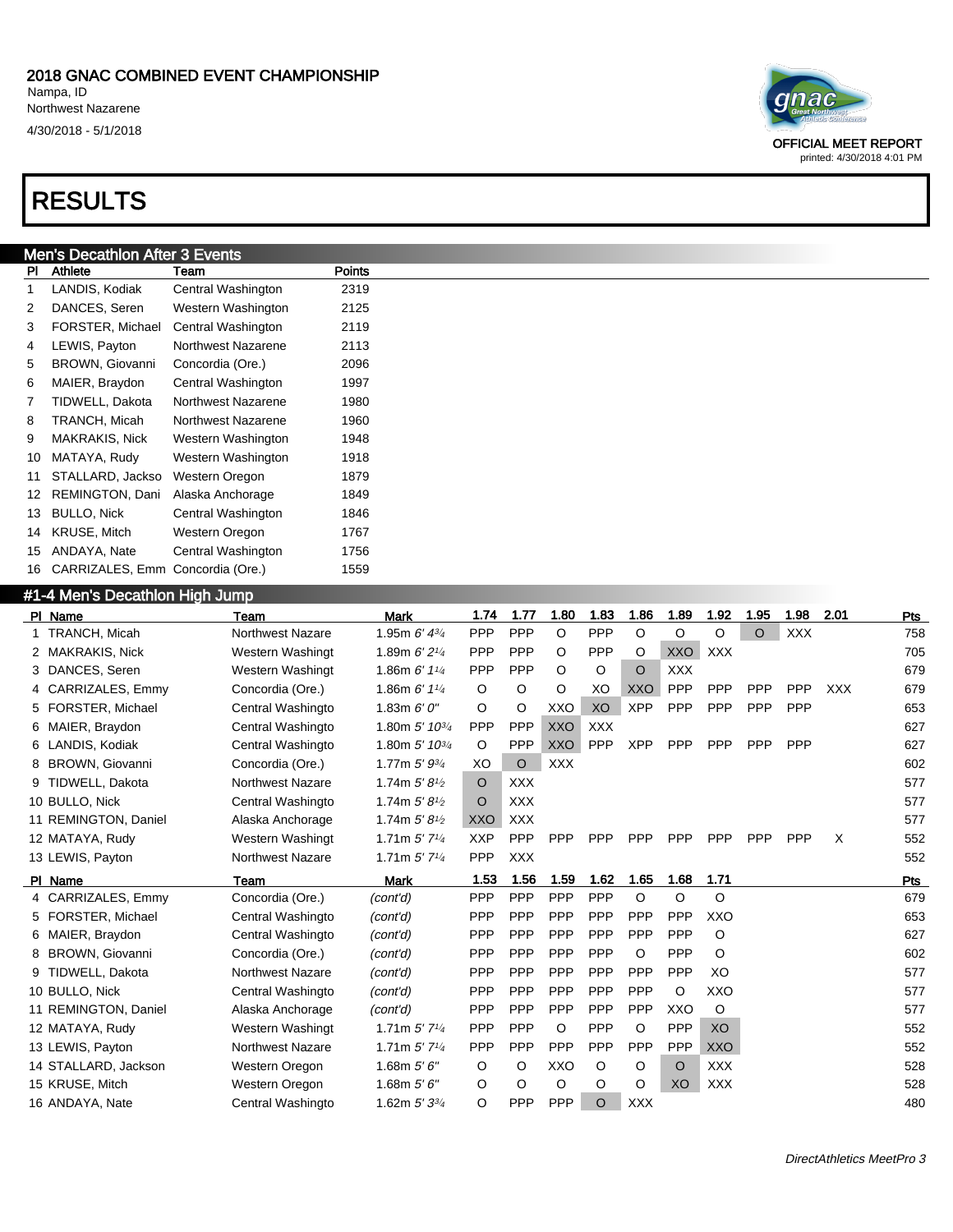#### 2018 GNAC COMBINED EVENT CHAMPIONSHIP Nampa, ID

Northwest Nazarene

4/30/2018 - 5/1/2018

### RESULTS

### Men's Decathlon After 4 Events

| PI | Athlete                | Team               | Points |
|----|------------------------|--------------------|--------|
| 1  | LANDIS, Kodiak         | Central Washington | 2946   |
| 2  | DANCES, Seren          | Western Washington | 2804   |
| 3  | FORSTER, Michael       | Central Washington | 2772   |
| 4  | TRANCH, Micah          | Northwest Nazarene | 2718   |
| 5  | <b>BROWN, Giovanni</b> | Concordia (Ore.)   | 2698   |
| 6  | LEWIS, Payton          | Northwest Nazarene | 2665   |
| 7  | MAKRAKIS, Nick         | Western Washington | 2653   |
| 8  | MAIER, Braydon         | Central Washington | 2624   |
| 9  | TIDWELL, Dakota        | Northwest Nazarene | 2557   |
| 10 | MATAYA, Rudy           | Western Washington | 2470   |
| 11 | REMINGTON, Dani        | Alaska Anchorage   | 2426   |
| 12 | <b>BULLO, Nick</b>     | Central Washington | 2423   |
| 13 | STALLARD, Jackso       | Western Oregon     | 2407   |
| 14 | KRUSE, Mitch           | Western Oregon     | 2295   |
| 15 | CARRIZALES, Emm        | Concordia (Ore.)   | 2238   |
| 16 | ANDAYA, Nate           | Central Washington | 2236   |

### -5 Men's Decathlon 400 Meters

| $\pi$ is over a because from the central $\pi$ |                    |       |             |
|------------------------------------------------|--------------------|-------|-------------|
| PI Name                                        | Team               | Time  | $H(PI)$ Pts |
| 1 LANDIS, Kodiak                               | Central Washington | 49.02 | 860<br>1(1) |
| 2 REMINGTON, Daniel                            | Alaska Anchorage   | 50.58 | 1(2)<br>788 |
| 3 BROWN, Giovanni                              | Concordia (Ore.)   | 50.79 | 1(3)<br>779 |
| 4 FORSTER, Michael                             | Central Washington | 50.93 | 1(4)<br>772 |
| 5 TIDWELL, Dakota                              | Northwest Nazarene | 51.56 | 2(1)<br>744 |
| 6 BULLO, Nick                                  | Central Washington | 51.66 | 1(5)<br>740 |
| 7 MAIER, Braydon                               | Central Washington | 51.81 | 1(6)<br>733 |
| 8 STALLARD, Jackson                            | Western Oregon     | 53.08 | 2(2)<br>678 |
| 9 DANCES, Seren                                | Western Washington | 53.41 | 1(7)<br>664 |
| 10 MATAYA, Rudy                                | Western Washington | 53.72 | 1(8)<br>651 |
| 11 MAKRAKIS, Nick                              | Western Washington | 54.50 | 2(3)<br>619 |
| 12 ANDAYA, Nate                                | Central Washington | 54.58 | $2(4)$ 616  |
| 13 KRUSE, Mitch                                | Western Oregon     | 54.73 | 2(5)<br>610 |
| 14 LEWIS, Payton                               | Northwest Nazarene | 54.93 | 2(6)<br>602 |
| 15 TRANCH, Micah                               | Northwest Nazarene | 54.96 | 2(7)<br>600 |
| 16 CARRIZALES, Emmy                            | Concordia (Ore.)   | 55.00 | 2(8)<br>599 |
|                                                |                    |       |             |

|              | Men's Decathlon After 5 Events |                           |               |  |  |  |
|--------------|--------------------------------|---------------------------|---------------|--|--|--|
|              | PI Athlete                     | Team                      | <b>Points</b> |  |  |  |
|              | LANDIS, Kodiak                 | Central Washington        | 3806          |  |  |  |
| 2            | FORSTER, Michael               | Central Washington        | 3544          |  |  |  |
| 3            | BROWN, Giovanni                | Concordia (Ore.)          | 3477          |  |  |  |
| 4            | DANCES, Seren                  | Western Washington        | 3468          |  |  |  |
| 5            | MAIER, Braydon                 | Central Washington        | 3357          |  |  |  |
| 6            | TRANCH, Micah                  | <b>Northwest Nazarene</b> | 3318          |  |  |  |
| $\mathbf{7}$ | TIDWELL, Dakota                | <b>Northwest Nazarene</b> | 3301          |  |  |  |
| 8            | <b>MAKRAKIS, Nick</b>          | Western Washington        | 3272          |  |  |  |
| 9            | LEWIS, Payton                  | Northwest Nazarene        | 3267          |  |  |  |
|              |                                |                           |               |  |  |  |



OFFICIAL MEET REPORT printed: 4/30/2018 4:01 PM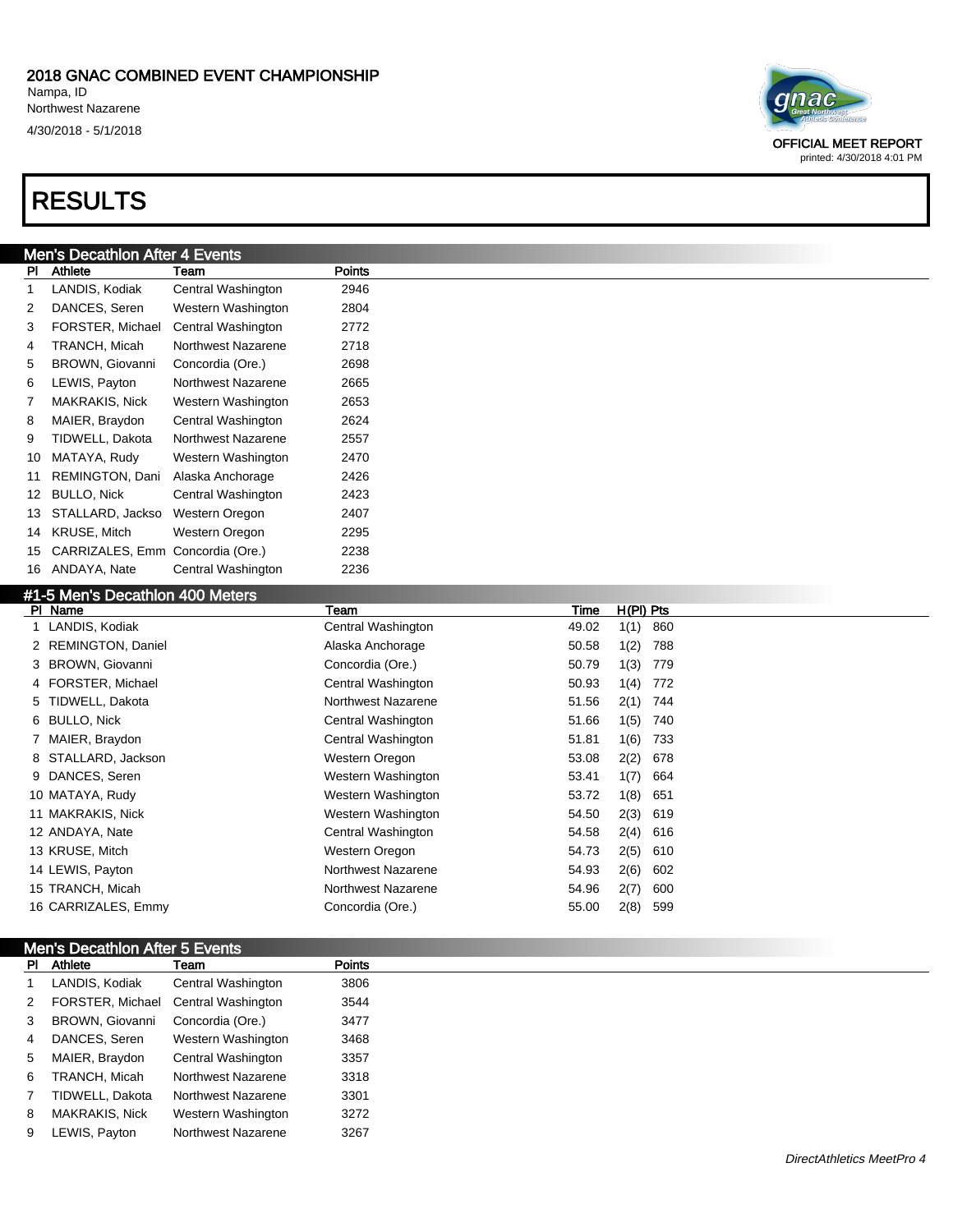Northwest Nazarene

4/30/2018 - 5/1/2018

## qnac

OFFICIAL MEET REPORT printed: 4/30/2018 4:01 PM

### RESULTS

| Men's Decathlon After 5 Events (cont'd) |                                     |      |        |  |  |  |  |  |
|-----------------------------------------|-------------------------------------|------|--------|--|--|--|--|--|
|                                         | <b>PI</b> Athlete                   | Team | Points |  |  |  |  |  |
|                                         | 10 REMINGTON, Dani Alaska Anchorage |      | 3214   |  |  |  |  |  |

|    | <u>10 INLIVIIINOTON, Daili Alaska Alicholago</u> |                    | ᇰᄼ   |
|----|--------------------------------------------------|--------------------|------|
| 11 | <b>BULLO, Nick</b>                               | Central Washington | 3163 |
|    | 12 MATAYA, Rudy                                  | Western Washington | 3121 |
|    | 13 STALLARD, Jackso Western Oregon               |                    | 3085 |
|    | 14 KRUSE, Mitch                                  | Western Oregon     | 2905 |
|    | 15 ANDAYA, Nate                                  | Central Washington | 2852 |
|    | 16 CARRIZALES, Emm Concordia (Ore.)              |                    | 2837 |

### #1 Men's Decathlon

|   | PI Name            | Points | 100      | Long Jump                                   | <b>Shot Put</b>   | High Jump                             | 400   | 110H | <b>Discus</b> | <b>Pole Vault</b> | Javelin | 1500 |
|---|--------------------|--------|----------|---------------------------------------------|-------------------|---------------------------------------|-------|------|---------------|-------------------|---------|------|
| 1 | LANDIS, Kodiak     | 3806   | 10.81    | 7.07m                                       | 11.66m            | 1.80m                                 | 49.02 |      |               |                   |         |      |
|   | Central Washington |        | $(+1.2)$ | $23' 21/2$ (+3.1)                           | $38'3\frac{1}{4}$ | $5' 10^{3/4}$                         |       |      |               |                   |         |      |
|   |                    |        | 903      | 830                                         | 586               | 627                                   | 860   |      |               |                   |         |      |
|   | 2 FORSTER, Michael | 3544   | 11.26    | 6.67m                                       | 11.55m            | 1.83m                                 | 50.93 |      |               |                   |         |      |
|   | Central Washington |        | $(+1.2)$ | $21'$ 10 <sup>3</sup> / <sub>4</sub> (+2.0) | 37' 103/4         | $6^\prime\,0^{\prime\prime}$          |       |      |               |                   |         |      |
|   |                    |        | 804      | 736                                         | 579               | 653                                   | 772   |      |               |                   |         |      |
| 3 | BROWN, Giovanni    | 3477   | 11.60    | 6.63m                                       | 12.51m            | 1.77m                                 | 50.79 |      |               |                   |         |      |
|   | Concordia (Ore.)   |        | $(+1.2)$ | $21'9''(+1.3)$                              | 41'01/2           | $5' 9^{3/4}$                          |       |      |               |                   |         |      |
|   |                    |        | 732      | 727                                         | 637               | 602                                   | 779   |      |               |                   |         |      |
| 4 | DANCES, Seren      | 3468   | 11.38    | 7.10m                                       | 10.39m            | 1.86m                                 | 53.41 |      |               |                   |         |      |
|   | Western Washingto  |        | $(+1.2)$ | $23'3'$ <sup>2</sup> (+0.9)                 | 34' 11/4          | 6' 11/4                               |       |      |               |                   |         |      |
|   |                    |        | 778      | 838                                         | 509               | 679                                   | 664   |      |               |                   |         |      |
| 5 | MAIER, Braydon     | 3357   | 11.51    | 6.64m                                       | 10.53m            | 1.80m                                 | 51.81 |      |               |                   |         |      |
|   | Central Washington |        | $(+1.2)$ | $21'$ $9_{\frac{1}{2}}$ (+1.3)              | 34' 63/4          | 5' 103/4                              |       |      |               |                   |         |      |
|   |                    |        | 750      | 729                                         | 518               | 627                                   | 733   |      |               |                   |         |      |
|   | 6 TRANCH, Micah    | 3318   | 11.63    | 6.58m                                       | 10.55m            | 1.95m                                 | 54.96 |      |               |                   |         |      |
|   | Northwest Nazarene |        | $(+0.6)$ | $21'$ $7\frac{1}{4}$ (+3.1)                 | 34'71/2           | $6' 4^{3/4}$                          |       |      |               |                   |         |      |
|   |                    |        | 725      | 716                                         | 519               | 758                                   | 600   |      |               |                   |         |      |
|   | 7 TIDWELL, Dakota  | 3301   | 11.46    | 6.30m                                       | 11.35m            | 1.74m                                 | 51.56 |      |               |                   |         |      |
|   | Northwest Nazarene |        | $(+0.6)$ | $20' 8'' (+1.5)$                            | 37'3''            | $5^\prime\,8^\prime\!/\!\!\!{}$       |       |      |               |                   |         |      |
|   |                    |        | 761      | 652                                         | 567               | 577                                   | 744   |      |               |                   |         |      |
| 8 | MAKRAKIS, Nick     | 3272   | 11.90    | 6.63m                                       | 11.07m            | 1.89m                                 | 54.50 |      |               |                   |         |      |
|   | Western Washingto  |        | $(+1.2)$ | $21'9''(-0.2)$                              | 36' 4''           | 6'2''/4                               |       |      |               |                   |         |      |
|   |                    |        | 671      | 727                                         | 550               | 705                                   | 619   |      |               |                   |         |      |
| 9 | LEWIS, Payton      | 3267   | 11.34    | 6.56m                                       | 12.15m            | 1.71 <sub>m</sub>                     | 54.93 |      |               |                   |         |      |
|   | Northwest Nazarene |        | $(+0.6)$ | $21'6''$ (+1.5)                             | 39' 101/2         | $5'$ $7'$ <sup><math>1/4</math></sup> |       |      |               |                   |         |      |
|   |                    |        | 786      | 711                                         | 616               | 552                                   | 602   |      |               |                   |         |      |
|   | 10 REMINGTON, Dani | 3214   | 11.36    | 5.84m                                       | 10.49m            | 1.74m                                 | 50.58 |      |               |                   |         |      |
|   | Alaska Anchorage   |        | $(+0.6)$ | $19'2''(-0.4)$                              | 34'5''            | $5^\prime\,8^\prime\!/\!\!\!{}$       |       |      |               |                   |         |      |
|   |                    |        | 782      | 552                                         | 515               | 577                                   | 788   |      |               |                   |         |      |
|   | 11 BULLO, Nick     | 3163   | 11.56    | 5.95m                                       | 10.73m            | 1.74m                                 | 51.66 |      |               |                   |         |      |
|   | Central Washington |        | $(+1.2)$ | $19' 6''$ 4 (-0.2)                          | 35'21/2           | $5^\prime\,8^\prime\!/\!\!\!{}$       |       |      |               |                   |         |      |
|   |                    |        | 740      | 576                                         | 530               | 577                                   | 740   |      |               |                   |         |      |
|   | 12 MATAYA, Rudy    | 3121   | 11.40    | 6.43m                                       | 9.60m             | 1.71m                                 | 53.72 |      |               |                   |         |      |
|   | Western Washingto  |        | $(+1.2)$ | $21'$ $1\frac{1}{4}$ (+2.4)                 | 31'6''            | 5'7''/4                               |       |      |               |                   |         |      |
|   |                    |        | 774      | 682                                         | 462               | 552                                   | 651   |      |               |                   |         |      |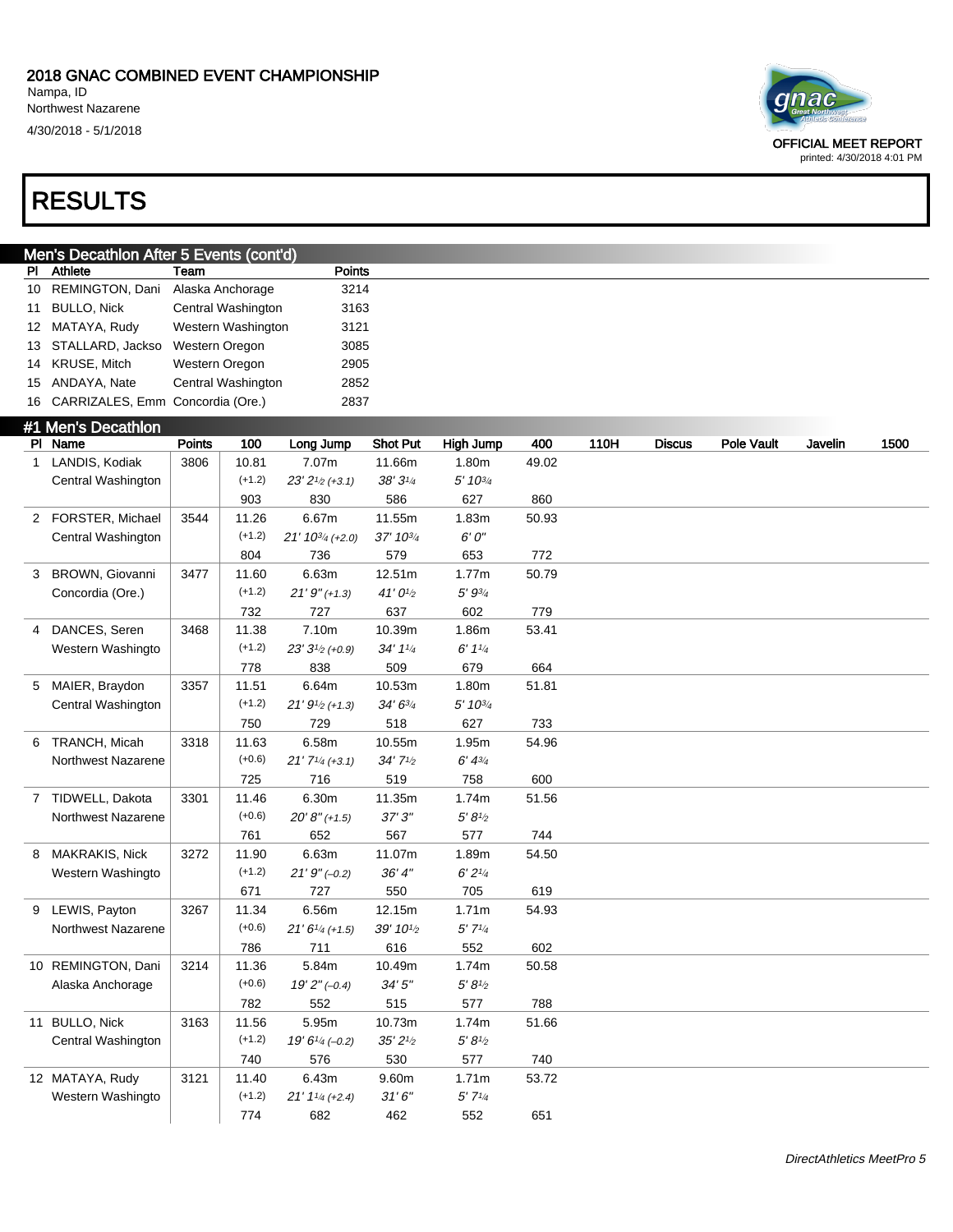

OFFICIAL MEET REPORT

printed: 4/30/2018 4:01 PM

### RESULTS

| #1 Men's Decathlon (cont'd) |               |          |                                            |                    |             |       |      |               |                   |         |      |
|-----------------------------|---------------|----------|--------------------------------------------|--------------------|-------------|-------|------|---------------|-------------------|---------|------|
| PI Name                     | <b>Points</b> | 100      | Lona Jump                                  | <b>Shot Put</b>    | High Jump   | 400   | 110H | <b>Discus</b> | <b>Pole Vault</b> | Javelin | 1500 |
| 13 STALLARD, Jackso         | 3085          | 11.66    | 6.08m                                      | 11.16m             | 1.68m       | 53.08 |      |               |                   |         |      |
| Western Oregon              |               | $(+0.6)$ | $19' 111/2$ (+2.2)                         | 36'7''             | 5'6''       |       |      |               |                   |         |      |
|                             |               | 719      | 604                                        | 556                | 528         | 678   |      |               |                   |         |      |
| 14 KRUSE, Mitch             | 2905          | 12.12    | 6.29m                                      | 10.06m             | 1.68m       | 54.73 |      |               |                   |         |      |
| Western Oregon              |               | $(+0.6)$ | $20'$ 7 <sup>3</sup> / <sub>4</sub> (+2.0) | 33'0''             | 5'6''       |       |      |               |                   |         |      |
|                             |               | 628      | 650                                        | 489                | 528         | 610   |      |               |                   |         |      |
| 15 ANDAYA, Nate             | 2852          | 11.76    | 6.11m                                      | 9.35m              | 1.62m       | 54.58 |      |               |                   |         |      |
| Central Washington          |               | $(+0.6)$ | $20'0_{\frac{1}{2}}$ (+0.3)                | $30' 8\frac{1}{4}$ | $5'3^{3/4}$ |       |      |               |                   |         |      |
|                             |               | 699      | 610                                        | 447                | 480         | 616   |      |               |                   |         |      |
| 16 CARRIZALES, Emm          | 2837          | 12.12    | 5.53m                                      | 9.31 <sub>m</sub>  | 1.86m       | 55.00 |      |               |                   |         |      |
| Concordia (Ore.)            |               | $(+0.6)$ | $18' 1^{3/4}$ (+1.8)                       | $30'6\frac{1}{2}$  | 6'11/4      |       |      |               |                   |         |      |
|                             |               | 628      | 487                                        | 444                | 679         | 599   |      |               |                   |         |      |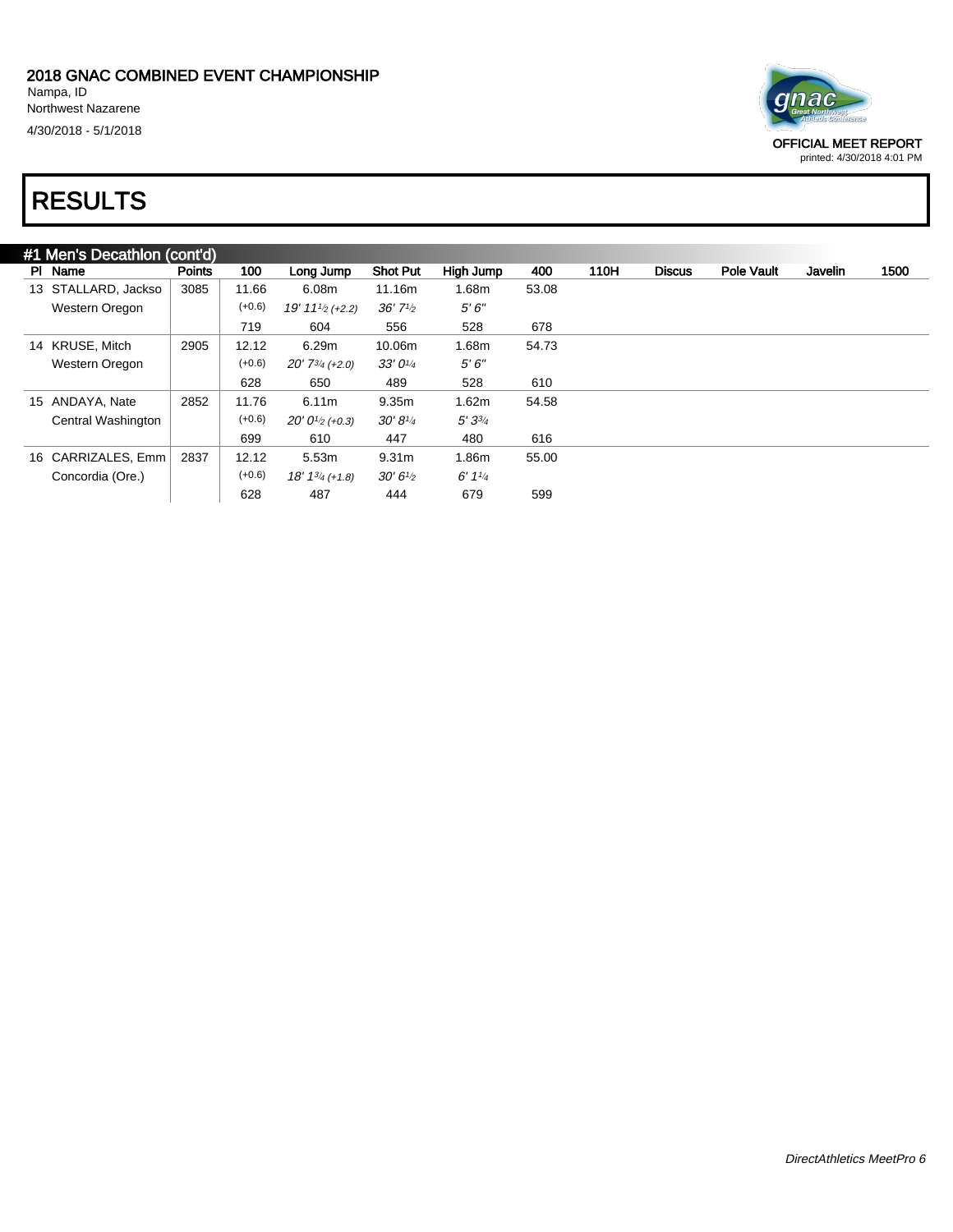#### 2018 GNAC COMBINED EVENT CHAMPIONSHIP Nampa, ID Northwest Nazarene 4/30/2018 - 5/1/2018

### RESULTS



| #2-1 Women's Outdoor Heptathlon 100m Hurdles |                    |                                  |  |
|----------------------------------------------|--------------------|----------------------------------|--|
| PI Name                                      | Team               | H(PI) Pts<br>Time                |  |
| MEYER, Renick                                | Seattle Pacific    | $14.22$ $(+1.6)$<br>1(1)<br>947  |  |
| 2 TRINIDAD, Sidney                           | Central Washington | $14.70$ $(+1.6)$<br>1(2)<br>882  |  |
| 3 ORTEGA, HarLee                             | Central Washington | $14.89$ $(+1.6)$<br>1(3)<br>856  |  |
| 4 CANO, Elena                                | Alaska Anchorage   | $15.22$ $(+0.2)$<br>2(1)<br>813  |  |
| 5 CAI, Scout                                 | Seattle Pacific    | $15.31$ $(+1.6)$<br>1(4)<br>801  |  |
| 6 CONKLIN, Katie                             | Northwest Nazarene | $15.40$ $(+0.2)$<br>2(2)<br>790  |  |
| 6 MAY, Kellie                                | Seattle Pacific    | $15.40$ $(+1.8)$<br>3(1)<br>790  |  |
| 8 COLLINS, Katie                             | Central Washington | $15.42$ $(+1.8)$<br>3(2)<br>787  |  |
| 9 STEPHENS, Chase                            | Concordia (Ore.)   | $15.44$ $(+0.2)$<br>2(3)<br>784  |  |
| 10 WILSON, Darian                            | Western Oregon     | $15.58$ $(+0.2)$<br>2(4)<br>767  |  |
| 11 BONE, Chelsea                             | Concordia (Ore.)   | $15.67$ $(+1.8)$<br>3(3)<br>755  |  |
| 12 MEADOWS, Shaddia                          | Central Washington | $16.55$ $(+0.7)$<br>4(1)<br>648  |  |
| 13 VEST, Ashley                              | Saint Martin's     | $16.56$ $(+0.7)$<br>4(2)<br>647  |  |
| 14 POTT, Tiffany                             | Saint Martin's     | $16.89$ $(+0.7)$<br>4(3)<br>609  |  |
| 15 JESCHKE, Yvonne                           | Alaska Anchorage   | $16.95$ $(+1.8)$<br>3(4)<br>602  |  |
| 16 LEHNERT, Geneva                           | Seattle Pacific    | $(+2.0)$<br>17.05<br>5(1)<br>591 |  |
| 17 JOHNSON, Tori                             | Concordia (Ore.)   | $17.68$ $(+2.0)$<br>5(2)<br>522  |  |

#### Women's Outdoor Heptathlon After 1 Events

| <b>PI</b> | Athlete                            | Team               | <b>Points</b> |
|-----------|------------------------------------|--------------------|---------------|
| 1         | MEYER, Renick                      | Seattle Pacific    | 947           |
| 2         | TRINIDAD, Sidney                   | Central Washington | 882           |
| 3         | ORTEGA, HarLee                     | Central Washington | 856           |
| 4         | CANO, Elena                        | Alaska Anchorage   | 813           |
| 5         | CAI, Scout                         | Seattle Pacific    | 801           |
| 6         | <b>CONKLIN, Katie</b>              | Northwest Nazarene | 790           |
| 6         | MAY, Kellie                        | Seattle Pacific    | 790           |
| 8         | COLLINS, Katie                     | Central Washington | 787           |
| 9         | STEPHENS, Chase                    | Concordia (Ore.)   | 784           |
| 10        | WILSON, Darian                     | Western Oregon     | 767           |
| 11        | BONE, Chelsea                      | Concordia (Ore.)   | 755           |
| 12        | MEADOWS, Shaddi Central Washington |                    | 648           |
|           | 13 VEST, Ashley                    | Saint Martin's     | 647           |
|           | 14 POTT, Tiffany                   | Saint Martin's     | 609           |
| 15        | JESCHKE, Yvonne                    | Alaska Anchorage   | 602           |
| 16        | LEHNERT, Geneva                    | Seattle Pacific    | 591           |
| 17        | JOHNSON, Tori                      | Concordia (Ore.)   | 522           |

### #2-2 Women's Outdoor Heptathlon High Jump

| PI Name           | <b>Team</b>             | <b>Mark</b>                | 1.45       | l.48       | 1.51 | .54 | . 57 | .60 | -63        | 1.66       | l.70    | 1.73       | Pts |
|-------------------|-------------------------|----------------------------|------------|------------|------|-----|------|-----|------------|------------|---------|------------|-----|
| LEHNERT, Geneva   | Seattle Pacific         | 1.70m 5'7''                | <b>PPP</b> | <b>PPP</b> |      |     |      |     |            | XXO        | $\circ$ | <b>XXX</b> | 855 |
| 2 BONE, Chelsea   | Concordia (Ore.)        | 1.63m $5'$ 4 $\frac{1}{4}$ |            |            |      |     | XО   | XO  |            | <b>XXX</b> |         |            | 771 |
| 3 CONKLIN, Katie  | <b>Northwest Nazare</b> | 1.63m $5'$ 4 $\frac{1}{4}$ | <b>PPP</b> | <b>PPP</b> | O    | PPP |      | O   | XO         | <b>XXX</b> |         |            | 771 |
| 4 CAI. Scout      | Seattle Pacific         | 1.63m $5'$ 4 $\frac{1}{4}$ | <b>PPP</b> | <b>PPP</b> |      |     |      | O   | XXQ        | XXX        |         |            | 771 |
| 5 STEPHENS, Chase | Concordia (Ore.)        | 1.60m5'3''                 | <b>PPP</b> |            |      |     |      | O   | XXX        |            |         |            | 736 |
| 6 ORTEGA, HarLee  | Central Washingto       | 1.60m $5'3''$              | <b>PPP</b> | <b>PPP</b> | O    |     | XО   | XO  | XXX.       |            |         |            | 736 |
| 7 POTT, Tiffany   | Saint Martin's          | .60m 5'3''                 |            |            | XΟ   | XO  | XXO  | XXO | <b>XXX</b> |            |         |            | 736 |

DirectAthletics MeetPro 1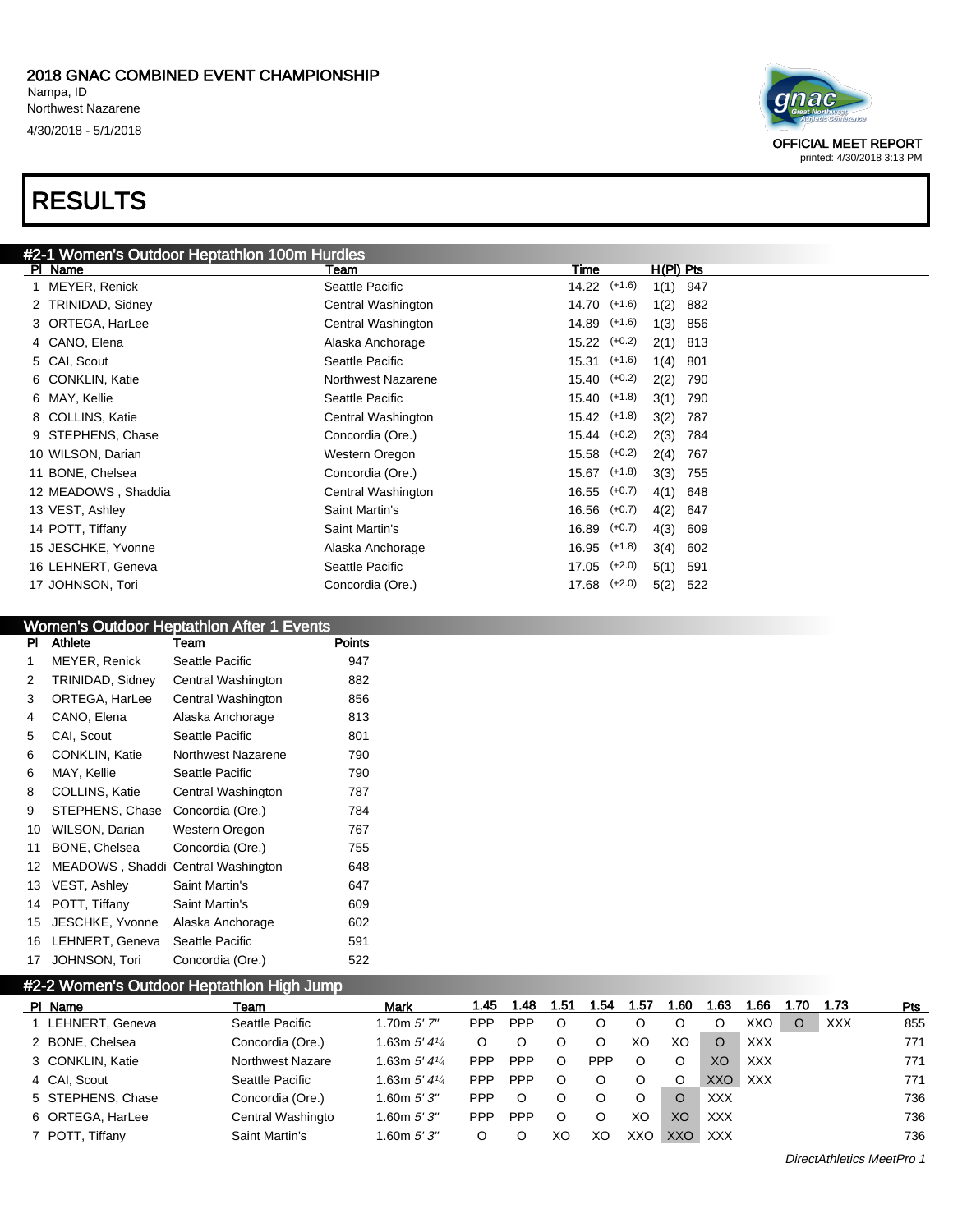### RESULTS

| #2-2 Women's Outdoor Heptathlon High Jump (cont'd) |                   |                             |            |            |            |            |            |            |  |
|----------------------------------------------------|-------------------|-----------------------------|------------|------------|------------|------------|------------|------------|--|
| 8 VEST, Ashley                                     | Saint Martin's    | 1.57m $5'$ 1 $\frac{3}{4}$  | <b>PPP</b> | XO         | $\circ$    | O          | O          | <b>XXX</b> |  |
| 9 MEADOWS, Shaddia                                 | Central Washingto | 1.57m $5'$ 1 $\frac{3}{4}$  | <b>PPP</b> | <b>PPP</b> | <b>PPP</b> | O          | XO         | <b>XXX</b> |  |
| 10 COLLINS, Katie                                  | Central Washingto | 1.57m 5' 13/4               | XO         | O          | XXO        | XXO        | XO         | <b>XXX</b> |  |
| 11 JOHNSON, Tori                                   | Concordia (Ore.)  | 1.57m $5'$ 1 $\frac{3}{4}$  | <b>PPP</b> | <b>PPP</b> | $\circ$    | <b>PPP</b> | XXO        | XXX        |  |
| 12 JESCHKE, Yvonne                                 | Alaska Anchorage  | 1.54m $5'0\frac{1}{2}$      | <b>PPP</b> | XXO        | XO         | <b>XXO</b> | <b>XXX</b> |            |  |
| 13 CANO, Elena                                     | Alaska Anchorage  | 1.51m $4'$ 11 $\frac{1}{2}$ | $\circ$    | O          | <b>XXO</b> | <b>XXX</b> |            |            |  |
| 14 MEYER, Renick                                   | Seattle Pacific   | 1.45m $4'9''$               | XO         | <b>XXX</b> |            |            |            |            |  |
| 15 WILSON, Darian                                  | Western Oregon    | 1.45m $4'9''$               | XO         | <b>XXX</b> |            |            |            |            |  |
| 16 MAY, Kellie                                     | Seattle Pacific   | 1.42m $4'$ 7 $^{3/4}$       | <b>XXX</b> |            |            |            |            |            |  |
| PI Name                                            | Team              | Mark                        | 1.27       | 1.30       | 1.33       | 1.36       | 1.39       | 1.42       |  |
| 2 BONE, Chelsea                                    | Concordia (Ore.)  | (cont'd)                    | <b>PPP</b> | <b>PPP</b> | <b>PPP</b> | <b>PPP</b> | <b>PPP</b> | O          |  |
| 5 STEPHENS, Chase                                  | Concordia (Ore.)  | (cont'd)                    | <b>PPP</b> | <b>PPP</b> | <b>PPP</b> | <b>PPP</b> | <b>PPP</b> | O          |  |
| 10 COLLINS, Katie                                  | Central Washingto | (cont'd)                    | <b>PPP</b> | <b>PPP</b> | <b>PPP</b> | <b>PPP</b> | O          | O          |  |
| 12 JESCHKE, Yvonne                                 | Alaska Anchorage  | (cont'd)                    | <b>PPP</b> | <b>PPP</b> | <b>PPP</b> | $\circ$    | O          | O          |  |
| 13 CANO, Elena                                     | Alaska Anchorage  | (cont'd)                    | <b>PPP</b> | PPP        | PPP        | O          | O          | O          |  |
| 14 MEYER, Renick                                   | Seattle Pacific   | (cont'd)                    | <b>PPP</b> | <b>PPP</b> | $\circ$    | O          | O          | O          |  |
| 15 WILSON, Darian                                  | Western Oregon    | (cont'd)                    | O          | O          | XO         | XO         | O          | O          |  |
| 16 MAY, Kellie                                     | Seattle Pacific   | 1.42m $4'$ 7 $^{3/4}$       | <b>PPP</b> | <b>PPP</b> | <b>PPP</b> | <b>PPP</b> | XXO        | $\circ$    |  |
| <b>TRINIDAD, Sidney</b>                            | Central Washingto | <b>NH</b>                   | <b>PPP</b> | <b>PPP</b> | <b>PPP</b> | <b>XXX</b> |            |            |  |

#### Women's Outdoor Heptathlon After 2 Events

| PI             | Athlete                            | Team               | <b>Points</b> |  |
|----------------|------------------------------------|--------------------|---------------|--|
| 1              | ORTEGA, HarLee                     | Central Washington | 1592          |  |
| $\overline{2}$ | CAI, Scout                         | Seattle Pacific    | 1572          |  |
| 3              | <b>CONKLIN, Katie</b>              | Northwest Nazarene | 1561          |  |
| 4              | BONE, Chelsea                      | Concordia (Ore.)   | 1526          |  |
| 5              | STEPHENS, Chase                    | Concordia (Ore.)   | 1520          |  |
| 6              | MEYER, Renick                      | Seattle Pacific    | 1513          |  |
| 7              | COLLINS, Katie                     | Central Washington | 1488          |  |
| 8              | LEHNERT, Geneva                    | Seattle Pacific    | 1446          |  |
| 9              | CANO, Elena                        | Alaska Anchorage   | 1445          |  |
| 10             | MEADOWS, Shaddi Central Washington |                    | 1349          |  |
| 11             | VEST, Ashley                       | Saint Martin's     | 1348          |  |
| 12             | POTT, Tiffany                      | Saint Martin's     | 1345          |  |
| 13             | WILSON, Darian                     | Western Oregon     | 1333          |  |
| 14             | MAY, Kellie                        | Seattle Pacific    | 1324          |  |
| 15             | JESCHKE, Yvonne                    | Alaska Anchorage   | 1268          |  |
| 16             | JOHNSON, Tori                      | Concordia (Ore.)   | 1223          |  |
| 17             | TRINIDAD, Sidney                   | Central Washington | 882           |  |

### #2-3 Women's Outdoor Heptathlon Shot Put

| PI Name           | Team              | <b>Mark</b>                                 | Rnd 1 | Rnd 2 | Rnd 3 | Rnd 4 | Rnd 5 | Rnd 6 | <b>Pts</b> |
|-------------------|-------------------|---------------------------------------------|-------|-------|-------|-------|-------|-------|------------|
| 1 STEPHENS, Chase | Concordia (Ore.)  | 10.36m $34'0''$                             | 10.36 | 9.59  | 9.28  |       |       |       | 553        |
| 2 ORTEGA, HarLee  | Central Washingto | 10.29m $33'9'4$                             | 10.29 | 10.26 | 9.59  |       |       |       | 548        |
| 3 MAY, Kellie     | Seattle Pacific   | 10.15m $33'3^{3}/4$                         | 10.15 | 9.87  | 9.84  |       |       |       | 539        |
| 4 BONE, Chelsea   | Concordia (Ore.)  | 10.02m $32'$ 10 <sup>1</sup> / <sub>2</sub> | 9.82  | 9.36  | 10.02 |       |       |       | 531        |
| 5 CAI, Scout      | Seattle Pacific   | 9.99m $32'$ $9\frac{1}{2}$                  | 9.05  | 9.85  | 9.99  |       |       |       | 529        |
| 6 POTT, Tiffany   | Saint Martin's    | 9.74m $31'$ 11 <sup>1</sup> / <sub>2</sub>  | 9.49  | 9.28  | 9.74  |       |       |       | 512        |

OFFICIAL MEET REPORT printed: 4/30/2018 3:13 PM

DirectAthletics MeetPro 2

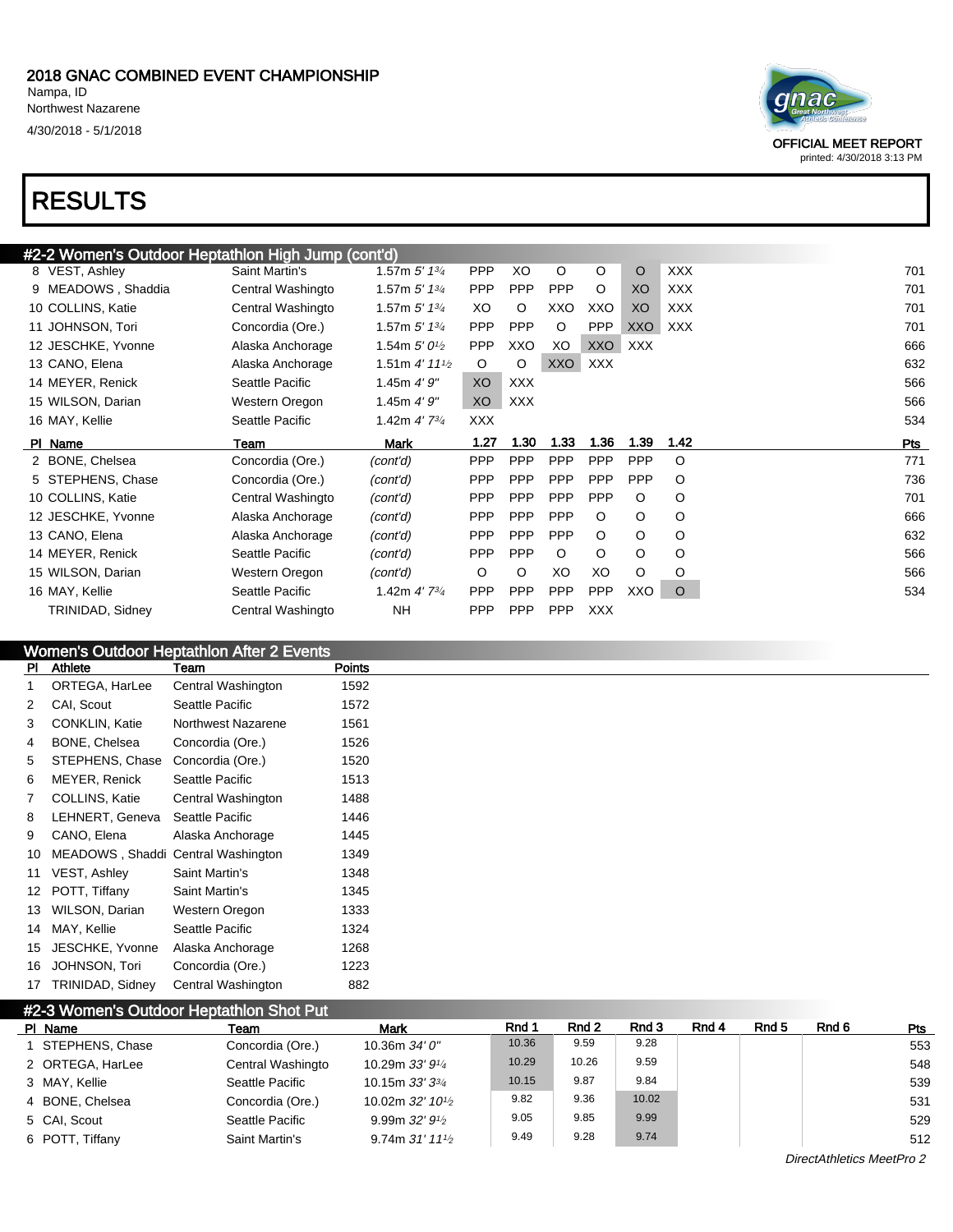### RESULTS

# mac

OFFICIAL MEET REPORT printed: 4/30/2018 3:13 PM

### #2-3 Women's Outdoor Heptathlon Shot Put (cont'd)

| PI Name             | Team              | Mark                                      | Rnd 1 | Rnd 2 | Rnd 3       | Rnd 4 | Rnd 5 | Rnd 6 | Pts |
|---------------------|-------------------|-------------------------------------------|-------|-------|-------------|-------|-------|-------|-----|
| 7 WILSON, Darian    | Western Oregon    | $9.71m$ 31' 10 <sup>1/4</sup>             | 9.65  | 9.53  | 9.71        |       |       |       | 510 |
| 8 MEYER, Renick     | Seattle Pacific   | 9.48m $31'11/4$                           | 9.20  | 9.48  | 9.30        |       |       |       | 495 |
| 9 VEST, Ashley      | Saint Martin's    | $9.37m$ $30'$ $9''$                       | 9.37  | 8.87  | 8.35        |       |       |       | 488 |
| 10 MEADOWS, Shaddia | Central Washingto | 9.33m $30'$ 7 <sup>1</sup> / <sub>2</sub> | 8.61  | 9.33  | <b>FOUL</b> |       |       |       | 486 |
| 11 JOHNSON, Tori    | Concordia (Ore.)  | 9.07m $29'9\frac{1}{4}$                   | 8.93  | 9.07  | 8.56        |       |       |       | 469 |
| 12 COLLINS, Katie   | Central Washingto | 8.97m $29'5\frac{1}{4}$                   | 8.62  | 8.60  | 8.97        |       |       |       | 462 |
| 13 CANO, Elena      | Alaska Anchorage  | 8.53m 28'0''                              | 8.06  | 8.53  | 8.30        |       |       |       | 434 |
| 14 CONKLIN, Katie   | Northwest Nazare  | 8.45m 27' 83/4                            | 7.23  | 7.09  | 8.45        |       |       |       | 428 |
| 15 JESCHKE, Yvonne  | Alaska Anchorage  | 8.02m $26'3^{3}/4$                        | 8.02  | 7.20  | 7.27        |       |       |       | 401 |
| 16 TRINIDAD, Sidney | Central Washingto | 7.33m $24'0^{3}/4$                        | 7.33  | 6.94  | 6.98        |       |       |       | 356 |
| 17 LEHNERT, Geneva  | Seattle Pacific   | 7.11m 23'4''                              | 6.94  | 7.11  | 7.08        |       |       |       | 342 |
|                     |                   |                                           |       |       |             |       |       |       |     |

### Women's Outdoor Heptathlon After 3 Events

| <b>PI</b>      | <b>Athlete</b>                     | Team               | <b>Points</b> |
|----------------|------------------------------------|--------------------|---------------|
|                | ORTEGA, HarLee                     | Central Washington | 2140          |
| 2              | CAI, Scout                         | Seattle Pacific    | 2101          |
| 3              | STEPHENS, Chase                    | Concordia (Ore.)   | 2073          |
| 4              | BONE, Chelsea                      | Concordia (Ore.)   | 2057          |
| 5              | MEYER, Renick                      | Seattle Pacific    | 2008          |
| 6              | <b>CONKLIN, Katie</b>              | Northwest Nazarene | 1989          |
| $\overline{7}$ | COLLINS, Katie                     | Central Washington | 1950          |
| 8              | CANO, Elena                        | Alaska Anchorage   | 1879          |
| 9              | MAY, Kellie                        | Seattle Pacific    | 1863          |
| 10             | POTT, Tiffany                      | Saint Martin's     | 1857          |
| 11             | WILSON, Darian                     | Western Oregon     | 1843          |
| 12             | VEST, Ashley                       | Saint Martin's     | 1836          |
| 13             | MEADOWS, Shaddi Central Washington |                    | 1835          |
| 14             | LEHNERT, Geneva                    | Seattle Pacific    | 1788          |
| 15             | JOHNSON, Tori                      | Concordia (Ore.)   | 1692          |
| 16             | JESCHKE, Yvonne                    | Alaska Anchorage   | 1669          |
| 17             | TRINIDAD, Sidney                   | Central Washington | 1238          |

#### #2 Women's Outdoor Heptathlon

|   | PI Name            | <b>Points</b> | 100H     | High Jump | <b>Shot Put</b>                   | 200      | Long Jump | Javelin | 800 |  |
|---|--------------------|---------------|----------|-----------|-----------------------------------|----------|-----------|---------|-----|--|
|   | ORTEGA, HarLee     | 2957          | 14.89    | 1.60m     | 10.29m                            | 25.77    |           |         |     |  |
|   | Central Washington |               | $(+1.6)$ | 5'3''     | 33' 9 <sup>1</sup> / <sub>4</sub> | $(+2.3)$ |           |         |     |  |
|   |                    |               | 856      | 736       | 548                               | 817      |           |         |     |  |
|   | 2 CAI, Scout       | 2896          | 15.31    | 1.63m     | 9.99m                             | 26.03    |           |         |     |  |
|   | Seattle Pacific    |               | $(+1.6)$ | 5'4''     | 32' 9 <sup>1</sup> / <sub>2</sub> | $(+2.3)$ |           |         |     |  |
|   |                    |               | 801      | 771       | 529                               | 795      |           |         |     |  |
| 3 | MEYER, Renick      | 2883          | 14.22    | 1.45m     | 9.48m                             | 25.13    |           |         |     |  |
|   | Seattle Pacific    |               | $(+1.6)$ | 4'9''     | $31'1^{1/4}$                      | $(+2.3)$ |           |         |     |  |
|   |                    |               | 947      | 566       | 495                               | 875      |           |         |     |  |
|   | 4 BONE, Chelsea    | 2804          | 15.67    | 1.63m     | 10.02m                            | 26.58    |           |         |     |  |
|   | Concordia (Ore.)   |               | $(+1.8)$ | 5'4''     | $32' 10\frac{1}{2}$               | $(+2.3)$ |           |         |     |  |
|   |                    |               | 755      | 771       | 531                               | 747      |           |         |     |  |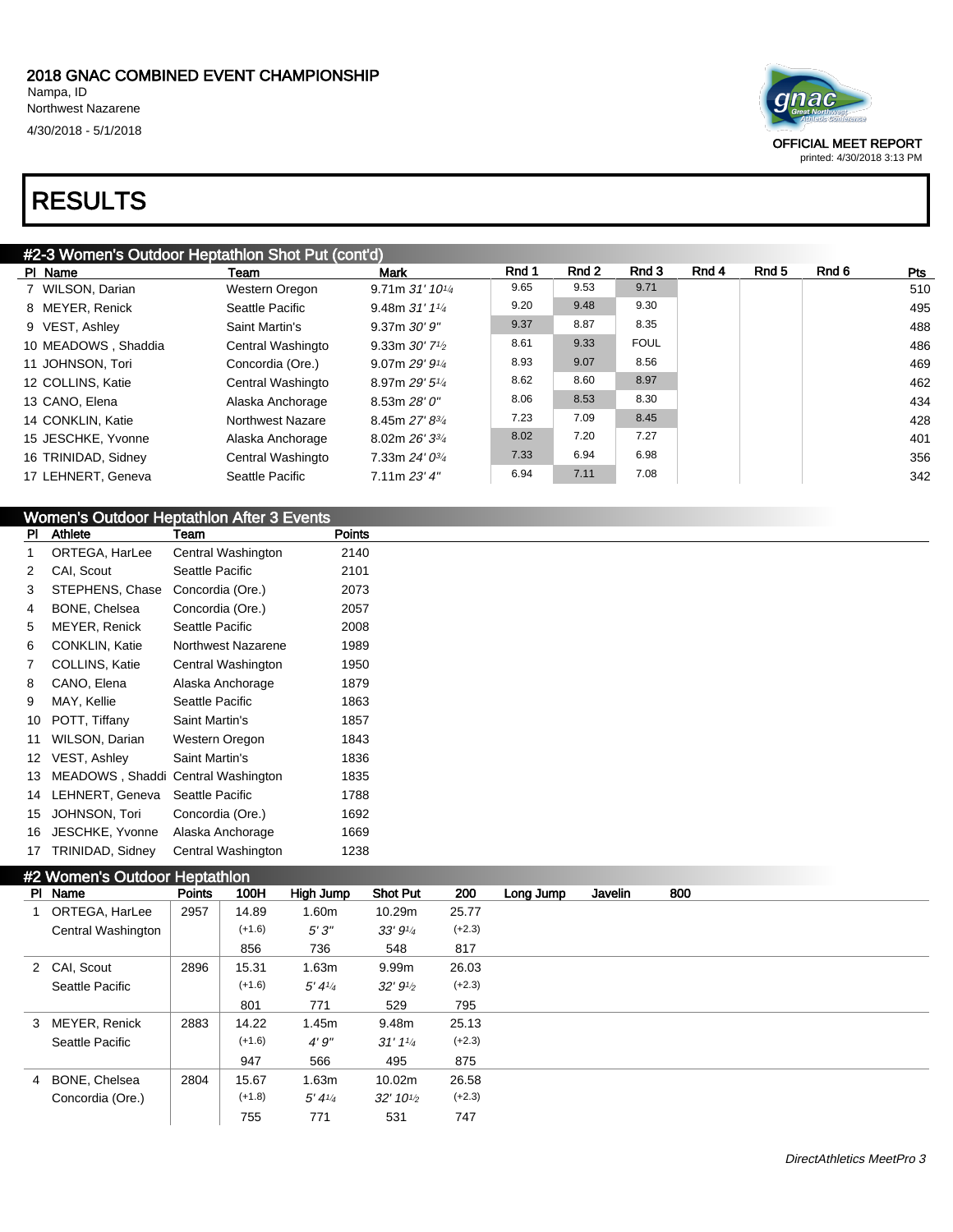

OFFICIAL MEET REPORT printed: 4/30/2018 3:13 PM

### RESULTS

|   | #2 Women's Outdoor Heptathlon (cont'd) |               |          |                                 |                        |          |           |         |     |  |  |
|---|----------------------------------------|---------------|----------|---------------------------------|------------------------|----------|-----------|---------|-----|--|--|
|   | PI Name                                | <b>Points</b> | 100H     | <b>High Jump</b>                | <b>Shot Put</b>        | 200      | Long Jump | Javelin | 800 |  |  |
|   | 5 COLLINS, Katie                       | 2758          | 15.42    | 1.57m                           | 8.97m                  | 25.88    |           |         |     |  |  |
|   | Central Washington                     |               | $(+1.8)$ | $5' 1^{3/4}$                    | 29' 51/4               | $(+2.3)$ |           |         |     |  |  |
|   |                                        |               | 787      | 701                             | 462                    | 808      |           |         |     |  |  |
| 6 | STEPHENS, Chase                        | 2683          | 15.44    | 1.60m                           | 10.36m                 | 28.27    |           |         |     |  |  |
|   | Concordia (Ore.)                       |               | $(+0.2)$ | 5'3''                           | 34' 0"                 | $(+3.5)$ |           |         |     |  |  |
|   |                                        |               | 784      | 736                             | 553                    | 610      |           |         |     |  |  |
|   | 7 CONKLIN, Katie                       | 2643          | 15.40    | 1.63m                           | 8.45m                  | 27.71    |           |         |     |  |  |
|   | Northwest Nazarene                     |               | $(+0.2)$ | 5' 41/4                         | 27' 83/4               | $(+1.9)$ |           |         |     |  |  |
|   |                                        |               | 790      | 771                             | 428                    | 654      |           |         |     |  |  |
| 8 | CANO, Elena                            | 2608          | 15.22    | 1.51 <sub>m</sub>               | 8.53m                  | 26.80    |           |         |     |  |  |
|   | Alaska Anchorage                       |               | $(+0.2)$ | 4' 11'                          | 28'0"                  | $(+3.5)$ |           |         |     |  |  |
|   |                                        |               | 813      | 632                             | 434                    | 729      |           |         |     |  |  |
|   | 9 MAY, Kellie                          | 2541          | 15.40    | 1.42m                           | 10.15m                 | 27.41    |           |         |     |  |  |
|   | Seattle Pacific                        |               | $(+1.8)$ | $4'7^{3/4}$                     | $33'3\frac{3}{4}$      | $(+3.5)$ |           |         |     |  |  |
|   |                                        |               | 790      | 534                             | 539                    | 678      |           |         |     |  |  |
|   | 10 WILSON, Darian                      | 2528          | 15.58    | 1.45m                           | 9.71m                  | 27.33    |           |         |     |  |  |
|   | Western Oregon                         |               | $(+0.2)$ | 4'9''                           | 31' 101/4              | $(+3.5)$ |           |         |     |  |  |
|   |                                        |               | 767      | 566                             | 510                    | 685      |           |         |     |  |  |
|   | 11 MEADOWS, Shaddi                     | 2516          | 16.55    | 1.57m                           | 9.33m                  | 27.38    |           |         |     |  |  |
|   | Central Washington                     |               | $(+0.7)$ | 5' 13/4                         | $30'$ $7\frac{1}{2}$   | $(+3.5)$ |           |         |     |  |  |
|   |                                        |               | 648      | 701                             | 486                    | 681      |           |         |     |  |  |
|   | 12 JOHNSON, Tori                       | 2449          | 17.68    | 1.57m                           | 9.07m                  | 26.47    |           |         |     |  |  |
|   | Concordia (Ore.)                       |               | $(+2.0)$ | 5' 13/4                         | 29' 91/4               | $(+3.5)$ |           |         |     |  |  |
|   |                                        |               | 522      | 701                             | 469                    | 757      |           |         |     |  |  |
|   | 13 POTT, Tiffany                       | 2444          | 16.89    | 1.60m                           | 9.74m                  | 28.57    |           |         |     |  |  |
|   | Saint Martin's                         |               | $(+0.7)$ | 5'3''                           | $31'$ 11 $\frac{1}{2}$ | $(+1.9)$ |           |         |     |  |  |
|   |                                        |               | 609      | 736                             | 512                    | 587      |           |         |     |  |  |
|   | 14 LEHNERT, Geneva                     | 2397          | 17.05    | 1.70m                           | 7.11m                  | 28.28    |           |         |     |  |  |
|   | Seattle Pacific                        |               | $(+2.0)$ | 5'7''                           | 23' 4''                | $(+1.9)$ |           |         |     |  |  |
|   |                                        |               | 591      | 855                             | 342                    | 609      |           |         |     |  |  |
|   | 15 VEST, Ashley                        | 2392          | 16.56    | 1.57m                           | 9.37m                  | 28.97    |           |         |     |  |  |
|   | Saint Martin's                         |               | $(+0.7)$ | 5' 13/4                         | 30'9''                 | $(+1.9)$ |           |         |     |  |  |
|   |                                        |               | 647      | 701                             | 488                    | 556      |           |         |     |  |  |
|   | 16 JESCHKE, Yvonne                     | 2235          | 16.95    | 1.54m                           | 8.02m                  | 28.84    |           |         |     |  |  |
|   | Alaska Anchorage                       |               | $(+1.8)$ | $5^\prime\,0\,{\prime\prime}_2$ | 26' 33/4               | $(+1.9)$ |           |         |     |  |  |
|   |                                        |               | 602      | 666                             | 401                    | 566      |           |         |     |  |  |
|   | 17 TRINIDAD, Sidney                    | 2047          | 14.70    | NH                              | 7.33m                  | 25.86    |           |         |     |  |  |
|   | Central Washington                     |               | $(+1.6)$ |                                 | 24' 03/4               | $(+2.3)$ |           |         |     |  |  |
|   |                                        |               | 882      |                                 | 356                    | 809      |           |         |     |  |  |

| #2-4 Women's Outdoor Heptathlon 200 Meters |                    |                  |                           |
|--------------------------------------------|--------------------|------------------|---------------------------|
| PI Name                                    | Team               | Time             | H(PI) Pts                 |
| MEYER, Renick                              | Seattle Pacific    |                  | $25.13$ (+2.3) $1(1)$ 875 |
| 2 ORTEGA, HarLee                           | Central Washington |                  | 25.77 (+2.3) 1(2) 817     |
| 3 TRINIDAD, Sidney                         | Central Washington | $25.86$ $(+2.3)$ | 1(3) 809                  |
| 4 COLLINS, Katie                           | Central Washington |                  | $25.88$ (+2.3) $1(4)$ 808 |